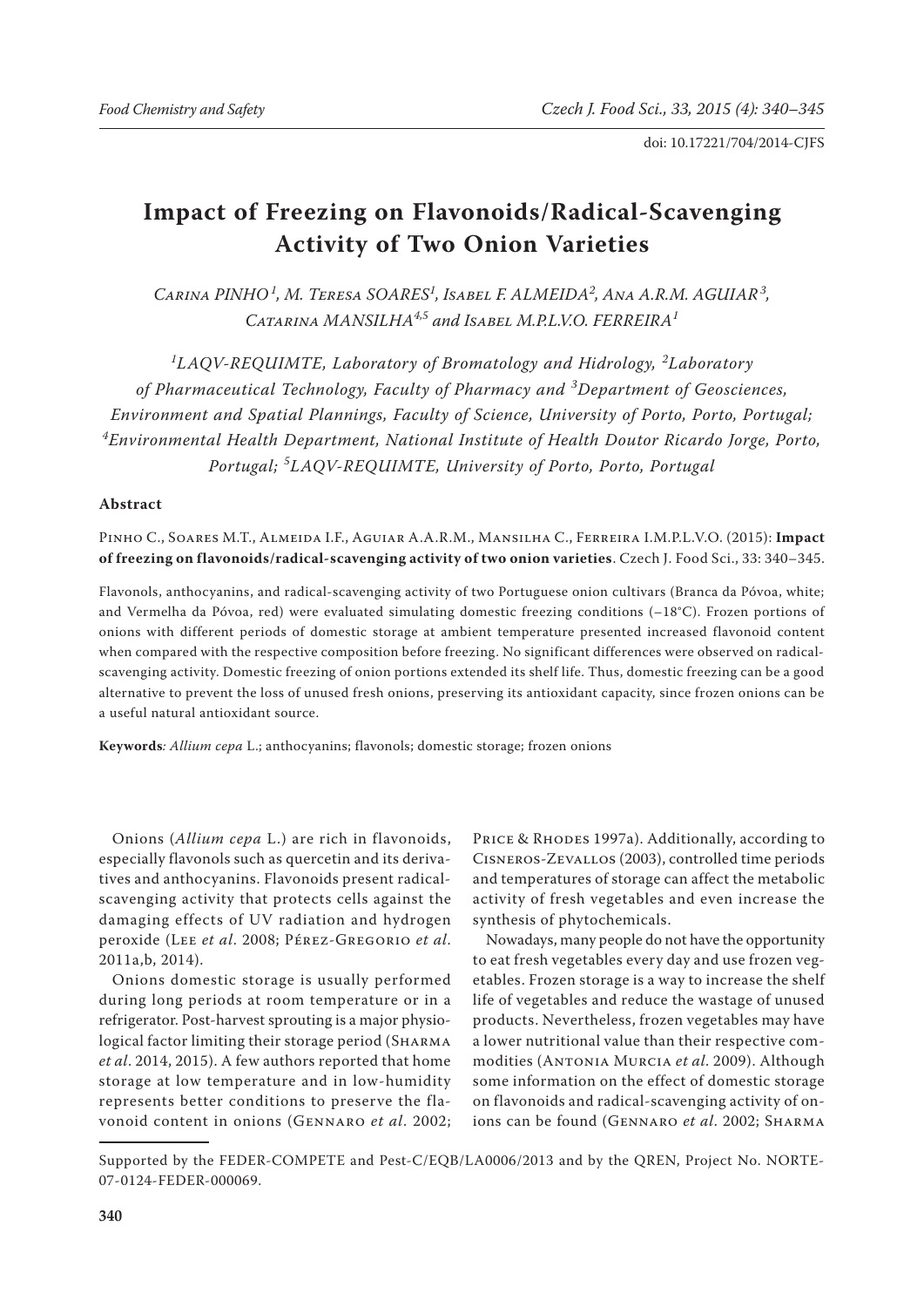*et al*. 2014, 2015), the effect of home freezing on nutritional quality of onions is still a parameter to be ascertained. Hence, the aim of the present work was to assess the contents of flavonols and anthocyanins by HPLC-DAD, and radical-scavenging activity by DPPH method, in two Portuguese onion varieties, one white (Branca da Póvoa) and another red (Vermelha da Póvoa), simulating domestic freezing conditions.

## **MATERIAL AND METHODS**

*Chemicals*. Cyanidin-3-*O*-glucoside chloride, cyanidin chloride, quercetin 3-β-D-glucoside, all with purity higher than 95%, were purchased from Sigma-Aldrich (Steinheim, Germany). 1,1'-Diphenyl-2-picrylhydrazyl (DPPH), methanol (HPLC grade), hydrochloric acid, and formic acid p.a. were provided by Merck (Darmstadt, Germany). All standard solutions were prepared in methanol and were stored in amber vials at –18°C.

*Sample collection*. Two Portuguese onion varieties, white (Branca da Póvoa) and red (Vermelha da Póvoa), from the Northwest region of Portugal (Póvoa do Varzim), were grown under the same conditions and harvested in August. After harvesting, onions were left on the field for 48 h until curing was complete and were then traditionally stored suspended in a natural ventilated storehouse for 3 months.

*Sampling procedure*. Groups of twenty onion bulbs from each variety with a representative average weights (157 and 146 g, respectively, for red and white onions) were selected. Four onions of each type were randomly analysed immediately after the period of storehouse storage (coded as T0). Each bulb was cut longitudinally into two equal parts. One part was weighed and analysed, and the other was packed in a commercial airtight plastic bags (LD-PE, low density polyethylene) and immediately frozen  $(F)$  at  $-18^{\circ}C$ , simulating domestic conditions. All onions bulbs were individually analysed in quadruplicate. This sampling operation was repeated after 1 month (T1) and after 2 months (T2) of domestic storage at room temperature (RT). The portions of frozen onions were stored for different periods, 5 months for T0, 4 months for T1, and 3 months for T2, these frozen samples having been coded, respectively, as T0F, T1F, T2F, in order that all the frozen samples should be analysed after 5 months of home storage (8 months after harvest). The moisture content of the onions was evaluated before and after freezing by using a moisture analyser from Scaltec Instruments SMO-01 (Goettingen, Germany) at  $101 \pm 2$ °C.

*Flavonoids extraction*. The samples containing 20 g of onions were ground to paste and homogenised using a mixer Moulinex 320 (France), and added to 20 ml of methanol/ hydrochloric acid 0.1% (v/v). The obtained mixture was shaken for 20 min and filtered through a 0.45  $\mu$ m Acrodisc<sup>®</sup> Syringe filters (Pall Life Sciences, Fribourg, Switzerland). The extraction process was repeated once again, and the pooled filtrates were diluted to 50 ml with methanol.

*Chromatographic analyses*. Chromatographic analyses were carried out in an analytical HPLC unit (Jasco, Tokyo, Japan). The column was used a reverse-phase  $ACE^{\circledR}$  C18 (5 mm; 250  $\times$  4.6 mm). Borwin PDA Controller Software (JMBS Developments, Le Fontanil, France) was used for the data acquisition.

Chromatographic separation was performed using a 10 % formic acid (eluent A) and formic acid/ water/methanol  $(10:40:50 \text{ v/v/v},$  eluent B). The linear gradient program used for flavonols and anthocyanins separation was 0–5 min, 10% B in A; 5–7.5 min, 10–25% B in A keeping this proportion for 5 min; 12.5–30 min, 25–75% B in A; 30–40 min, 75–10% B in A; and 40–45 min, 10% B in A for the column rinse and re-equilibration. The flow-rate was 1.0 ml/minutes.

Anthocyanins hydrolysis and anthocyanidins separation were performed as described by Pinho *et al.* (2011). Diode array detection (DAD) was set at 362 nm for flavonols and at 520 nm for anthocyanins and anthocyanidins.

*Radical-scavenging activity*. Radical-scavenging activity was determined using DPPH method (Amaro *et al*. 2013) by measuring the absorbance at 515 nm 30 min after the addition of DPPH ethanolic solution (300 µM).

*Statistical analyses*. *t*-Test was performed to compare the flavonoid content and radical scavenging activity of onions stored at RT conditions and the respective frozen portions. Statistical analyses were performed at 5% significance level, using SPSS software for Windows, v. 21 (IBM Corporation, New York, USA).

## **RESULTS AND DISCUSSION**

*Flavonols and anthocyanins in red and white onions*. The chromatographic profiles of flavonols in red (Vermelha da Póvoa) and white (Branca da Póvoa) onions were similar for the two onion va-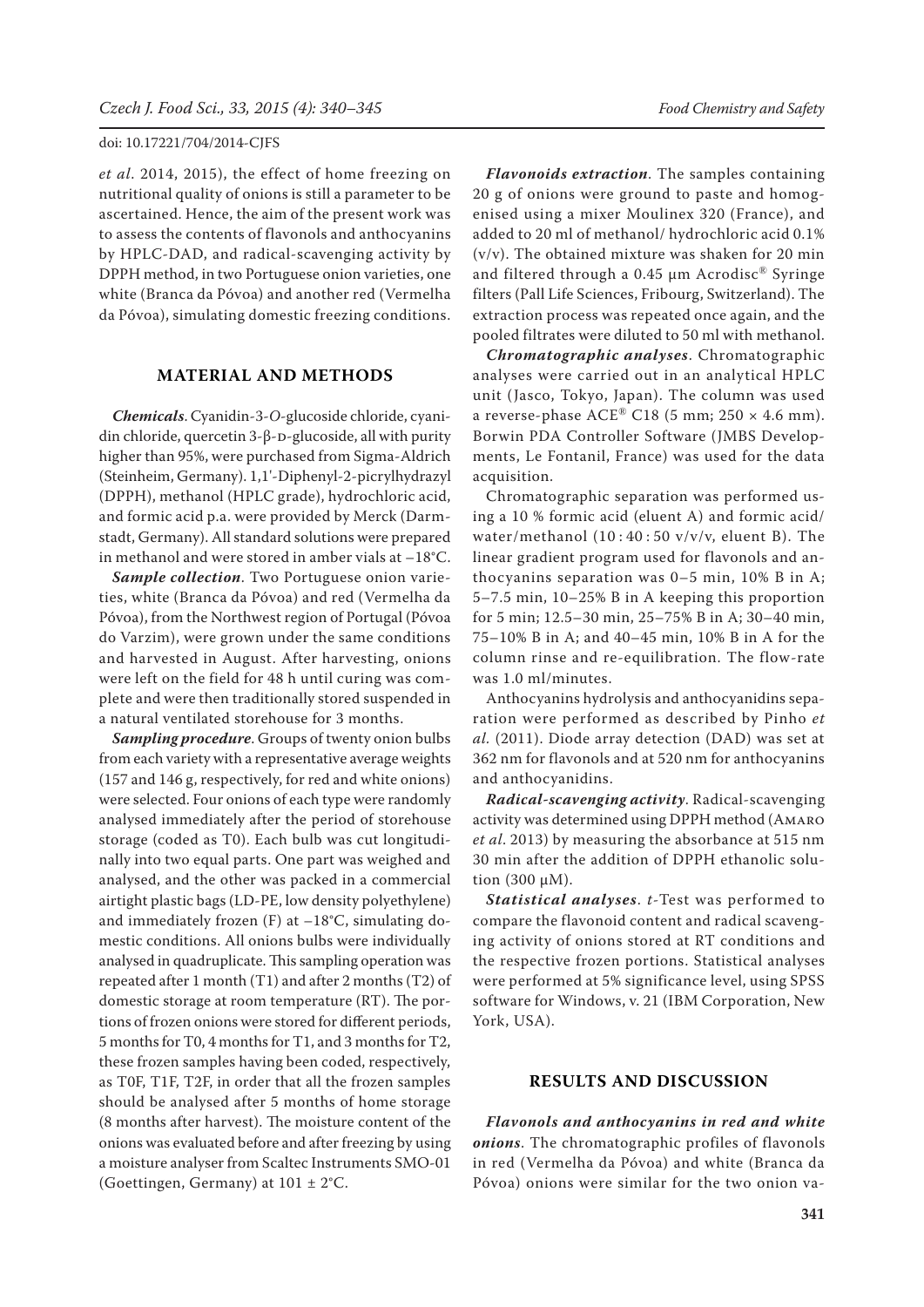

Figure 1. Fingerprint of flavonoids in white and red onions ( $\lambda = 362$  nm)

1 – quercetin 3,7,4'-triglucoside; 2 – quercetin 7,4'-diglucoside; 3 – quercetin 3,4'-diglucoside; 4 – isorhamnetin 3,4'-diglucoside; 5 – quercetin 3-glucoside; 6 – quercetin 4'-glucoside; 7 – isorhamnetin 4'-glucoside; 8 – quercetin aglycone

rieties showing the presence of eight peaks that exhibit spectral characteristics of flavonols (Figure 1). These peaks were tentatively identified as quercetin 3,7,4'-triglucoside (peak 1), quercetin 7,4'-diglucoside (peak 2), quercetin 3,4'-diglucoside (peak 3), isorhamnetin 3,4'-diglucoside (peak 4), quercetin 3-glucoside (peak 5), quercetin 4'-glucoside (peak 6), isorhamnetin 4'-glucoside (peak 7), and quercetin aglycone

(peak 8) by comparison with available standards, the UV spectra, and the literature (Pérez-Gregorio *et al.* 2010). According to Price and Rhodes (1997b), the two main flavonols are the quercetin conjugates quercetin 3,4'-diglucoside and quercetin 4'-glucoside that represent between 85% and 95% of the total flavonols content in the onion species. In the present study, these two quercetin conjugates represented



Figure 2. Chromatographic profile ( $\lambda = 520$  nm) of (a) anthocyanins and (b) anthocyanidins in red onions

1 – cyanidin 3-glucoside; 2 – cyanidin 3-laminaribioside; 3 – cyanidin 3-(6'-malonylglucoside); 4 – cyanidin 3-(6'-malonyllaminaribioside); 5 – cyaniding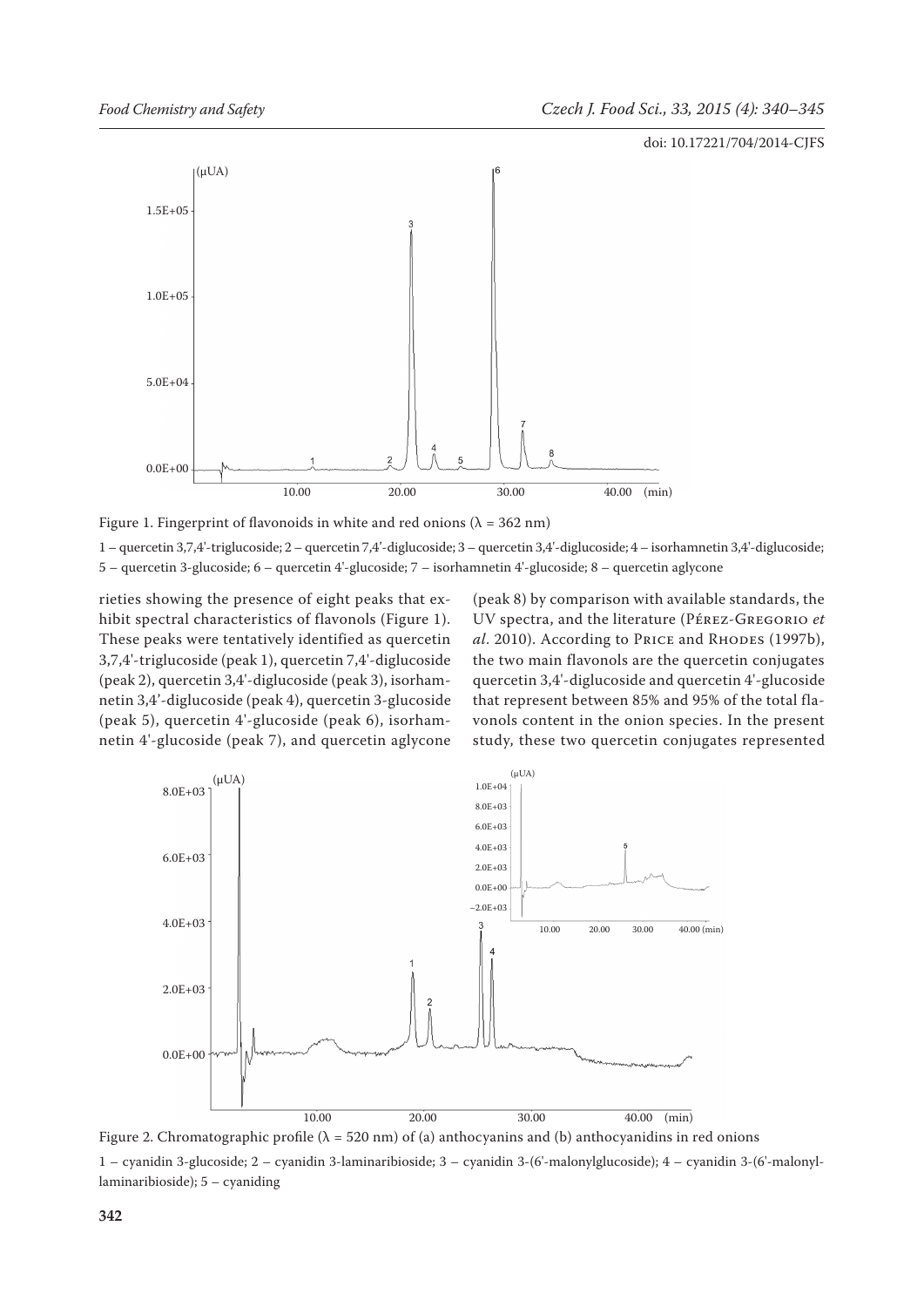Table 1. Flavonoid content and radical-scavenging activity of red and white onions stored at domestic room temperature conditions

| Flavonoids                                   | Red onion       |                 |                 | White onion     |                 |                 |
|----------------------------------------------|-----------------|-----------------|-----------------|-----------------|-----------------|-----------------|
|                                              | T <sub>0</sub>  | T1              | T2              | T <sub>0</sub>  | T1              | T2              |
| Quercetin 3,7,4'-triglucoside                | nd              | $0.04 \pm 0.01$ | nq              | nd              | nd              | $0.04 \pm 0.00$ |
| Quercetin 7,4'-diglucoside                   | $0.13 \pm 0.02$ | $0.13 \pm 0.03$ | $0.12 \pm 0.04$ | $0.10 \pm 0.04$ | $0.10 \pm 0.03$ | $0.10 \pm 0.03$ |
| Quercetin 3,4'-diglucoside                   | $11.7 \pm 2.8$  | $11.5 \pm 2.4$  | $10.6 \pm 1.50$ | $8.21 \pm 2.3$  | $10.4 \pm 2.7$  | $9.80 \pm 1.8$  |
| Isorhamnetin 3,4'-diglucoside                | $0.50 \pm 0.1$  | $0.40 \pm 0.2$  | $0.38 \pm 0.06$ | $0.31 \pm 0.1$  | $0.30 \pm 0.1$  | $0.33 \pm 0.08$ |
| Quercetin 3-glucoside                        | $0.07 \pm 0.05$ | $0.04 \pm 0.05$ | nd              | $0.10 \pm 0.1$  | nd              | nd              |
| Quercetin 4'-glucoside                       | $14.2 \pm 3.3$  | $13.4 \pm 2.9$  | $11.1 \pm 2.2$  | $9.0 \pm 3.2$   | $8.41 \pm 0.9$  | $9.11 \pm 1.1$  |
| Isorhamnetin 4'-glucoside                    | $1.60 \pm 0.7$  | $0.81 \pm 0.8$  | $1.20 \pm 0.2$  | $0.82 \pm 0.1$  | $0.61 \pm 0.3$  | $0.90 \pm 0.2$  |
| Quercetin aglycone                           | $0.10 \pm 0.1$  | $0.10 \pm 0.1$  | $0.06 \pm 0.07$ | $0.21 \pm 0.2$  | $0.04 \pm 0.01$ | $0.13 \pm 0.04$ |
| Total flavonols                              | 28.3            | 26.4            | 23.5            | 18.7            | 20.6            | 20.4            |
| Cyanidin 3-glucoside                         | $0.10 \pm 0.06$ | $0.08 \pm 0.02$ | $0.05 \pm 0.01$ | nd              | nd              | nd              |
| Cyanidin 3-laminaribioside                   | $0.06 \pm 0.01$ | $0.04 \pm 0.01$ | $0.05 \pm 0.06$ | nd              | nd              | nd              |
| Cyanidin 3-(6'-malonyl-<br>glucoside)        | $0.11 \pm 0.05$ | $0.10 \pm 0.03$ | $0.07 \pm 0.03$ | nd              | nd              | nd              |
| Cyanidin 3-(6'-malonyl-lami-<br>naribioside) | $0.09 \pm 0.03$ | $0.06 \pm 0.01$ | $0.04 \pm 0.02$ | nd              | nd              | nd              |
| Total anthocyanins                           | 0.40            | 0.29            | 0.21            |                 |                 |                 |
| $EC_{50}$                                    | $66.3 \pm 11.6$ | $58.0 \pm 18.9$ | $60.0 \pm 14.4$ | $73.4 \pm 18.6$ | $89.3 \pm 15.2$ | $63.4 \pm 16.2$ |

Flavonol concentrations expressed as mg of quercetin 3-β-D-glucoside/100 g of onion fresh weight (fw); anthocyanin concentrations expressed as mg of cyanidin-3-O-glucoside equivalent/100 g of onion fresh weight (fw); EC<sub>50</sub> expressed as mg/ml; values represent mean ± standard deviation; nd – not detected (below 0.02 mg/100 g of Quercetin-gl and below 0.01 mg/100 g of Cy 3-gl); nq – not quantified (below 0.04 mg/100 g of Quercetin-gl or Cy 3-gl)

around 90% of the total flavonols, which is in agreement with the literature. Pérez-Gregorio *et al*. (2010) identified flavonoids in the same Portuguese cultivars of red and white onions through acid and alkaline hydrolysis, enzymatic autolysis, and spectral analysis and obtained the same chromatographic profile.

Anthocyanic pigments in unpeeled red onions analysed immediately after the period of storehouse storage (T0) presented four peaks of anthocyanins (Figure 2a), identified as cyanidin 3-glucoside (peak 1), cyanidin 3-laminaribioside (peak 2), cyanidin 3-(6'-malonylglucoside) (peak 3) and cyanidin 3-(6'-malonyl-laminaribioside) (peak 4) by analysis of the UV spectra and standards as well as comparison with the literature (Pérez-Gregorio *et al*. 2010). After acid hydrolysis of methanolic extract of onions, the anthocyanins glycosides were reduced to their aglycone form (anthocyanidin). HPLC-DAD analysis of the hydrolysed anthocyanins revealed only one peak, which was identified as cyanidin by comparison with the retention time and spectra of the standard (Figure 2b), thus, the four anthocyanins previously assessed contain cyanidin as aglycone. Anthocyanic content in white onions was negligible.

Table 1 shows the mean results obtained for the individual and total flavonols and anthocyanins studied immediately after storehouse storage (T0) and after 1 and 2 months of domestic RT conditions (T1 and T2). The higher flavonols content in red onion than in white onion is in agreement with those given by other authors (Pérez-Gregorio *et al*. 2010). No significant changes were observed during RT storage. According to RODRIGUES *et al.* (2010) total flavonols increased during the first 3 months of storage at RT, whereas in the period between 3 and 7 months the flavonol content was not significantly modified.

Cyanidin 3-glucoside, cyanidin 3-laminaribioside, cyanidin 3-(6'-malonylglucoside), and cyanidin 3-(6'-malonyl-laminaribioside) were quantified in all red onions. These compounds were not detected in white onions except traces of cyanidin 3-laminaribioside and cyanidin 3-(6'-malonylglucoside) that were quantified in T2. In general, lower  $EC_{50}$  values were observed in red onions than in white onions.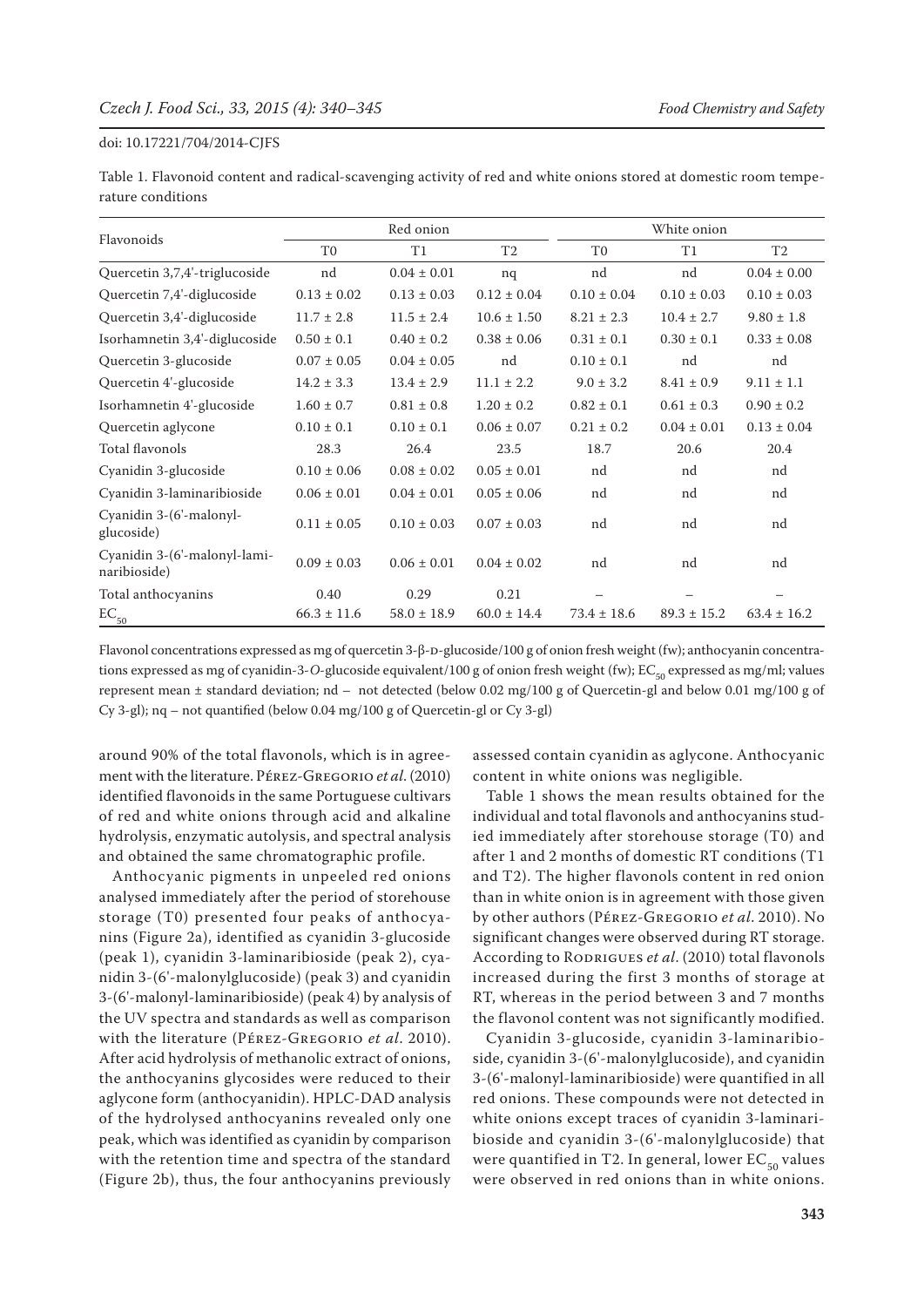Table 2. Flavonoid content and radical-scavenging activity of frozen red and white onions after 5 months of simulating home storage

| Flavonoids                                   | Red onion       |                 |                 | White onion     |                 |                 |  |
|----------------------------------------------|-----------------|-----------------|-----------------|-----------------|-----------------|-----------------|--|
|                                              | <b>TOF</b>      | T <sub>1F</sub> | T2F             | <b>TOF</b>      | T <sub>1F</sub> | T <sub>2F</sub> |  |
| Quercetin 3,7,4'-triglucoside                | $0.08 \pm 0.05$ | $0.07 \pm 0.07$ | $0.22 \pm 0.02$ | $0.07 \pm 0.04$ | $0.20 \pm 0.06$ | $0.12 \pm 0.10$ |  |
| Quercetin 7,4'-diglucoside                   | $0.33 \pm 0.09$ | $0.30 \pm 0.10$ | $0.25 \pm 0.07$ | $0.20 \pm 0.04$ | $0.21 \pm 0.02$ | $0.20 \pm 0.01$ |  |
| Quercetin 3,4'-diglucoside                   | $20.8 \pm 4.4$  | $12.5 \pm 1.4$  | $17.0 \pm 2.4$  | $13.4 \pm 4.2$  | $17.2 \pm 5.1$  | $14.7 \pm 8.00$ |  |
| Isorhamnetin 3,4'-diglucoside                | $0.82 \pm 0.20$ | $0.41 \pm 0.30$ | $0.70 \pm 0.21$ | $0.51 \pm 0.30$ | $0.50 \pm 0.30$ | $0.51 \pm 0.20$ |  |
| Quercetin 3-glucoside                        | $0.21 \pm 0.08$ | $0.08 \pm 0.07$ | nq              | $0.11 \pm 0.03$ | nq              | nq              |  |
| Quercetin 4'-glucoside                       | $23.0 \pm 6.0$  | $16.4 \pm 5.9$  | $15.8 \pm 2.2$  | $11.7 \pm 1.9$  | $14.2 \pm 3.5$  | $12.9 \pm 5.7$  |  |
| Isorhamnetin 4'-glucoside                    | $2.4 \pm 1.0$   | $1.0 \pm 0.8$   | $1.7 \pm 0.4$   | $1.1 \pm 0.4$   | $0.9 \pm 0.5$   | $1.1 \pm 0.5$   |  |
| Quercetin aglycone                           | $0.2 \pm 0.2$   | $0.2 \pm 0.2$   | $0.04 \pm 0.04$ | n.q             | nd              | $0.05 \pm 0.05$ |  |
| Total flavonols                              | 47.9            | 31.2            | 35.9            | 28.6            | 33.5            | 29.7            |  |
| Cyanidin 3-glucoside                         | $0.19 \pm 0.13$ | $0.12 \pm 0.02$ | $0.12 \pm 0.04$ | nd              | nq              | nq              |  |
| Cyanidin 3-laminaribioside                   | $0.11 \pm 0.04$ | $0.05 \pm 0.01$ | $0.11 \pm 0.10$ | nd              | nq              | nd              |  |
| Cyanidin 3-(6'-malonylgluco-<br>side)        | $0.23 \pm 0.11$ | $0.14 \pm 0.06$ | $0.12 \pm 0.06$ | nq              | nq              | nq              |  |
| Cyanidin 3-(6'-malonyl-lami-<br>naribioside) | $0.18 \pm 0.07$ | $0.10 \pm 0.03$ | $0.06 \pm 0.01$ | nq              | nq              | nq              |  |
| Total anthocyanins                           | 0.73            | 0.43            | 0.42            |                 |                 |                 |  |
| EC <sub>50</sub>                             | $58.1 \pm 18.3$ | $49.9 \pm 22.1$ | $76.5 \pm 18.0$ | $87.8 \pm 12.4$ | $82.8 \pm 29.0$ | $82.4 \pm 25.4$ |  |

Flavonol concentrations expressed as mg of quercetin 3-β-D-glucoside/100 g of onion fresh weight (fw); anthocyanin concentrations expressed as mg of cyanidin-3-*O*-glucoside equivalent/100 g of onion fresh weight (fw); EC<sub>50</sub> expressed as mg/ml; values represent mean ± standard deviation; nd – not detected (below 0.02 mg/100 g of Quercetin-gl and below 0.01 mg/100 g of Cy 3-gl); nq – not quantified (below 0.04 mg/100g of Quercetin-gl or Cy 3-gl)

 $EC_{50}$  of onions with different RT storage oscillated without any increasing or decreasing trend.

It should be highlighted that after 2 months under domestic RT storage (thus, 5 months after harvest) onions bulbs began to sprout, thus alternative methods of domestic storage to increase the shelf life of these vegetables and reduce the waste are needed.

*Influence of domestic freezing on flavonoids composition and radical-scavenging activity*. All frozen samples presented an increase of flavonoids content when compared with the respective contents before freezing (Table 2). The major positive increment for flavonols and anthocyanins was obtained for red onions portions kept frozen for 5 months (T0F) (*P* < 0.05, *t*-test, for all flavonols and anthocyanins except quercetin aglycone and cyanidin 3-glucoside), which were from the same onions analysed immediately after the period of storehouse storage. The increase of flavonoid content in red onion samples previously stored at RT 1 and 2 months and frozen, respectively, for 4 months (T1F) and 3 months (T2F), although it was lower, was statistically significant (*P* < 0.05, *t*-test) for most flavonols and antocyanins. As regards the white

onions, a significant increase of flavonols content in onion portions ( $P < 0.05$ ) was also observed after the freezing process. Furthermore, the moisture content of the onion samples did not change significantly, being 92.01  $\pm$  0.01 and 92.2  $\pm$  0.1%, respectively, before and after freezing. These results suggest that frozen storage of onion pieces positively affected flavonol and anthocyanin metabolisms. Vegetable wounding due to the alteration of the structural integrity activates the synthesis and accumulation of phenolic compounds (Cisneros-Zevallos 2003).

*t*-Test was performed to compare the radical-scavenging activity expressed as  $EC_{50}$  of onions stored under RT conditions and the respective frozen portions (Table 2), and no significant differences were observed (*P* > 0.05, *t*-test) except between T2 and T2F of red onions ( $P = 0.006$ , *t*-test). These results are in agreement with those reported by Antonia Murcia *et al*. (2009), which reported that onions maintain their antioxidant activity after freezing. Thus, the increase of flavonols and anthocyanins contents in frozen onions did not lead to an increment of radical scavenging activity, probably due